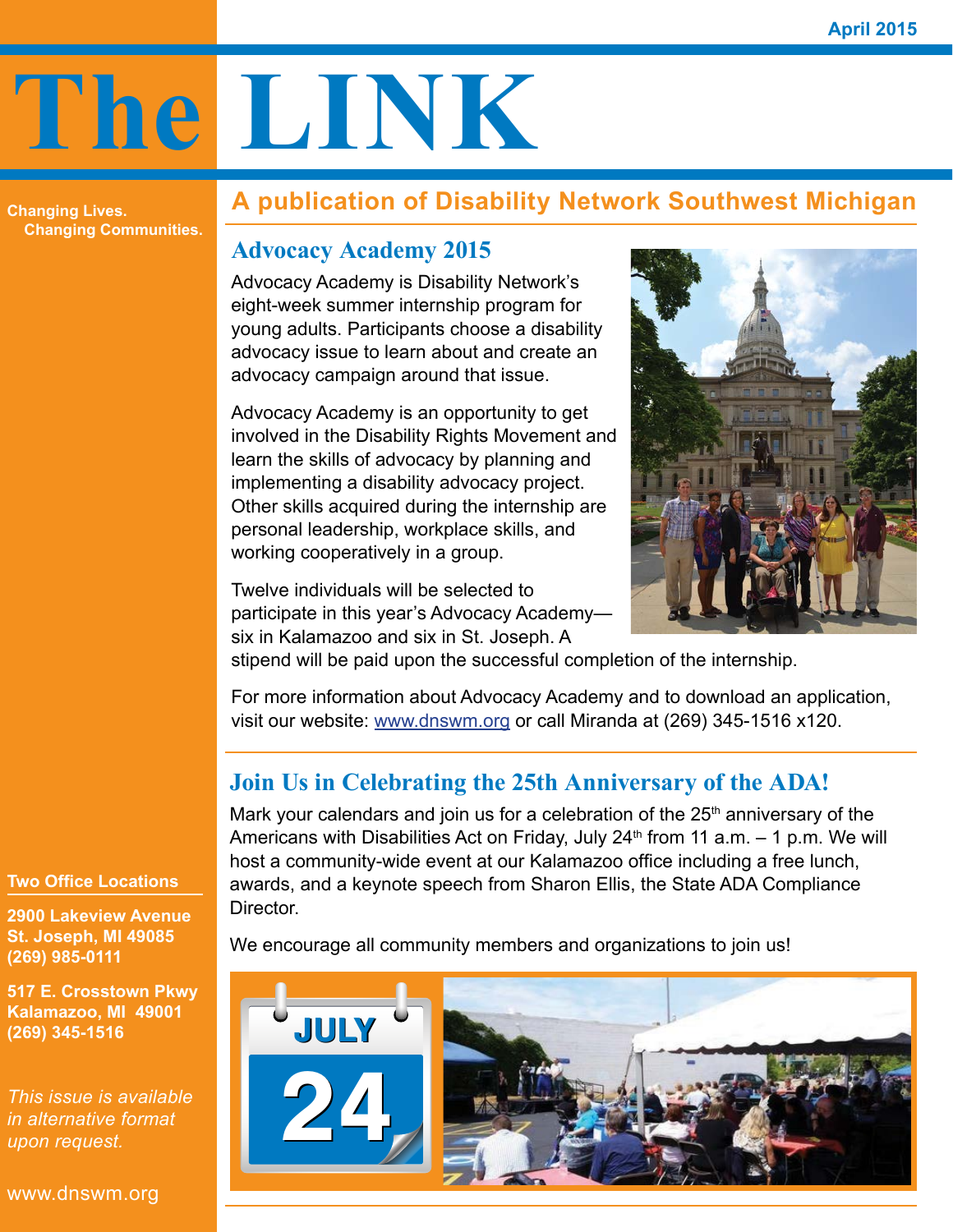# **MI Health Link**

#### *A new health care option with built-in care coordination for Medicare and Medicaid Services*

MI Health Link offers the following:

- Medical, dental and vision services
- Mental health services
- Home and community based long-term care services
- Nursing facility care
- Medications
- Equipment to help with activities of daily living

#### *Eligibility for MI Health Link*

You may be eligible if you meet the following critera:

- Live in the county of Barry, Berrien, Branch, Calhoun, Cass, Kalamazoo, St. Joseph, or Van Buren
- Are 21 years of age or older
- Have full Medicaid and full Medicare
- Are not enrolled in hospice

#### *Benefits of enrollment in MI Health Link*

Benefits of enrollment include not payng copayments or deductibles for in-network services including prescriptions, and having just one plan with one card for all your Medicare and Medicaid benefits. You will also have a care coordinator who will connect you to supports and services based on your goals.

#### *Two MI Health Link Plan Choices*

In Southwest MI there are two plans available:

- Aetna Better Health Premier Plan [\(www.aetnabetterhealth.com/michigan\)](http://www.aetnabetterhealth.com/michigan)
- Meridian Complete [\(www.medicaremeridian.com/complete/mi\)](http://www.medicaremeridian.com/complete/mi)

#### *Is MI Health Link right for you?*

You will want to check if your doctor(s) participate in the plan and if the medications you currently take are covered. Medicare Medicaid Assistance Program (MMAP) can assist in determining what plan will best cover your health care needs. MMAP can be reached toll-free at 1-800-803-7174.

#### *Enrolling in MI Health Link*

Persons eligible for MI Health Link will receive a letter in the mail stating the plan they are being assigned to and a date when MI Health Link services will start. Persons who are MI Choice Home and Community Based Waiver recipients, PACE recipients, have an employer retirement insurance plan or are Native American will not be auto-enrolled in MI Health Link.

If a person wants to select a different plan or opt out of participation in MI Health Link they need to contact Michigan Enrolls at 1-800-975-7630.

# We're Social. Are you?

Like us on [Facebook](https://www.facebook.com/DNSWM?fref=ts) or Follow us on [Twitter](https://twitter.com/DisNetSWMI)





# **Disability Network Day at the Growlers!** SAVE THE DATE: **JULY 16**

Have fun at a Growlers baseball game and support Disability Network at the same time! Buy tickets from us for the Growlers' July 16<sup>th</sup> home game in Kalamazoo and \$5 from each ticket goes to Disability Network! To purchase tickets, contact Kristen at (269) 345-1516 x119 (email: [pottsk@dnswm.org\)](mailto:pottsk%40dnswm.org?subject=).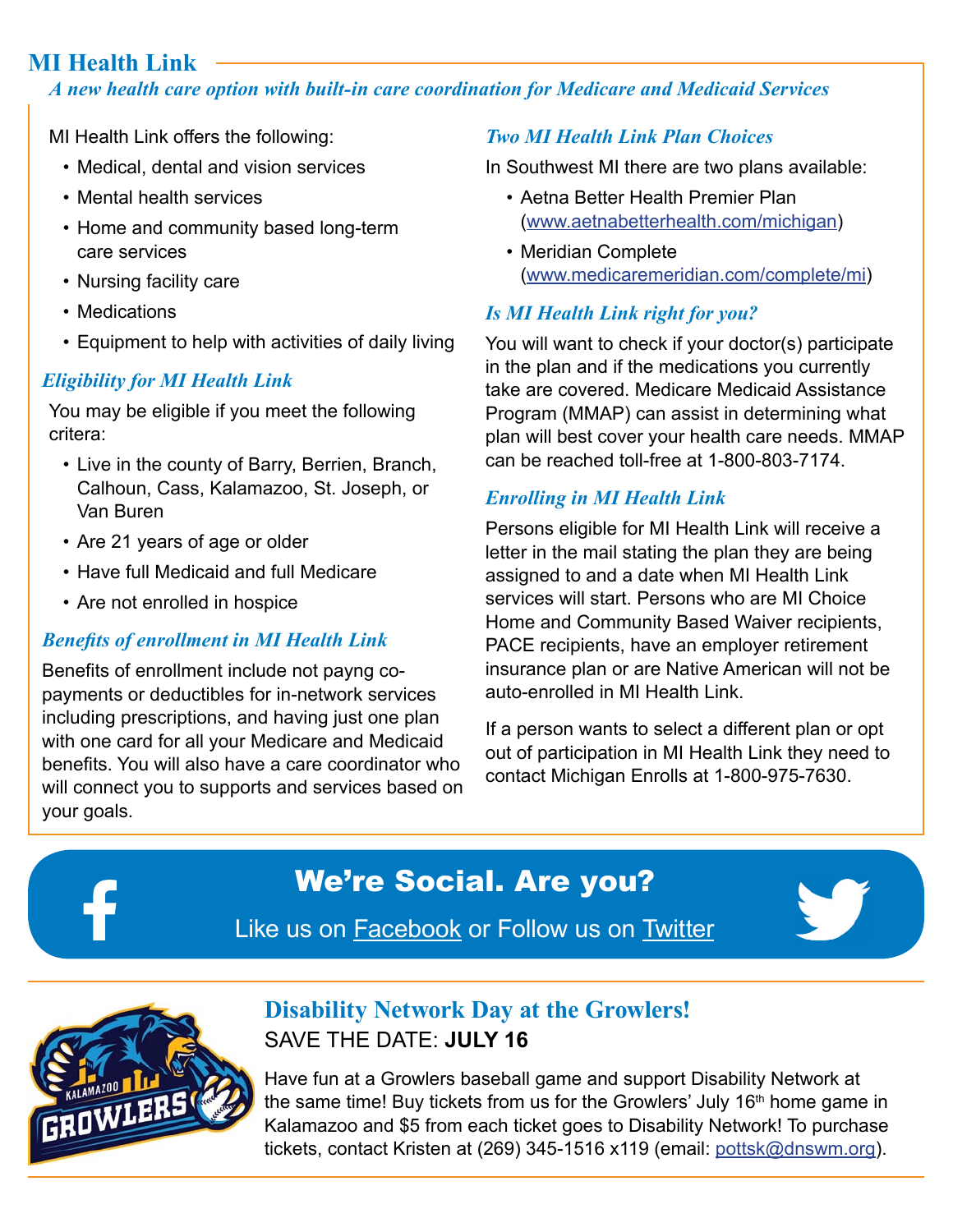## **Nursing Facility Transition Program**

Do you have a loved one, friend or neighbor currently residing in a nursing facility? Have they ever thought about leaving but don't know how? The Nursing Facilty Transition (NFT) program may be able to help.

The goal of the NFT program is to provide individuals, regardless of their disability or age, the opportunity to choose community-based living as a viable alternative to nursing facility residency.

Some of the support services that may be available through the NFT Program are:

- Exploring in-home care options and connecting with personal care chore provider services.
- Providing information on housing options and assisting with applications.
- Assisting with one-time moving expenses such as a security or utility deposit, housekeeping supplies and furniture.
- Connecting with community resources such as transportation and home delivered meals.



- Improving safety in the home by purchasing a personal emergency response system, bath bench or other assistive device not covered by insurance.
- Increasing home accessibility by building a ramp or installing grab bars.

We can assist with Nursing Facility Transition throughout our eight-county service area. Contact Lisa Hansen in our Kalamazoo office for more information about the NFT program: (269) 345-1516 (email hansenl@dnswm.org).

# **ADVOCACY UPDATE: Audio Link to Drivers Study Guide now available Online**

In September 2013, Disability Network Southwest Michigan began working to get the Michigan drivers guide "What Every Driver Must Know" available in audio format on the Secretary of State's website. We became involved with this following a complaint from one of our customers with a learning disability who needed the study guide in audio format.



Ruth Johnson, Secretary of State

At the time, he was told the guide was only available as a text file, and he would have to have someone read it to him – the quide is 148 pages! That was not only unreasonable, it was a violation of the Americans with Disabilities Act.

In June 2014 we celebrated the first step of victory. Disability Network had worked with the State ADA Compliance Director and the Office of Communications to get the drivers guide recorded in an audio format and available through the Braille & Talking Book Library. This was a giant step in the right direction, but still not the end-goal we had in mind. To utilize files from the Braille & Talking Book Library, one must register and be sent equipment which greatly reduces the accessibility of the information.

We are now celebrating complete success! Working in partnership with Michigan Braille & Talking Book Library and Michigan Department of State, the guide has been converted to an audio file and is now available online directly from the [Secretary of State](http://www.michigan.gov/sos/0,1607,7-127-1642-103522--,00.html) website for anyone who wants to listen.